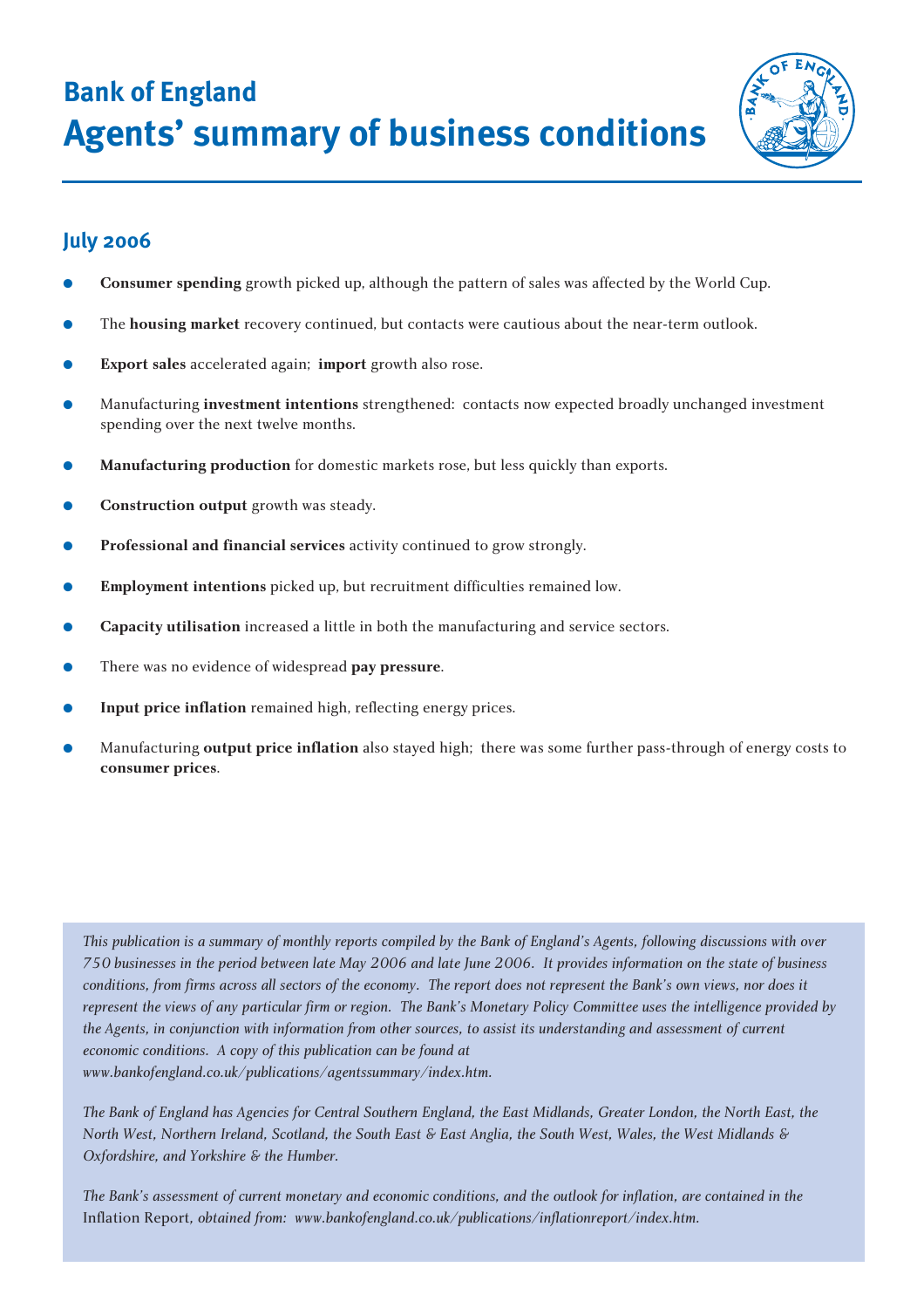# **DEMAND**

# Consumption and housing

Consumer demand growth improved modestly in June. Retail sales were affected by the football World Cup and the good weather, with some goods such as flat screen televisions, beer and convenience foods selling well. Offsetting this strength, there was a dearth of shoppers during the first England game, which led to notably weaker sales that weekend. Underlying sales strengthened slightly across a range of goods, and the general mood among contacts was more positive, with sales higher than a year earlier in most regions. However, sales of basic and luxury items continued to outpace 'middle market' items, and many retail contacts were still cautious about the outlook for the rest of the year. There were some reports that demand was improving in the car market, but this was patchy at best: many contacts still reported weak sales.

Consumer services growth also edged higher in June. Leisure services showed signs of improving demand, although the extent was mixed from region to region and the usual pattern of spending on overseas holidays was disrupted by the World Cup.

The recovery in housing market activity continued at a modest pace, with small price rises being driven by a shortage of supply. The main exceptions were still city centre apartments, where prices were weak due to supply outstripping demand. In most areas, estate agents were cautious about the prospects for further price rises and activity during the rest of 2006, noting that affordability remained an issue for most first-time buyers. Set against that, there were some reports of increased demand from buy-to-let investors.

House building activity was still rising in response to better sales, but at a slower pace than the rise in housing transactions. Planning constraints were the main factor impeding new building, although there were also more reports of skill shortages in specialised areas.

#### Exports and imports

Export growth picked up again, with UK producers seeing robust demand from many areas of the world. In particular, demand from the United States, the Middle East and Asia was strong. European sales were also improving, reflecting both a pickup in orders from established markets such as Germany and new opportunities in Eastern Europe.

UK imports also rose in June. In recent months import growth has been outpaced by export growth, but there were signs that the gap may be closing. Imports of

components and finished goods from lower-cost producers continued to rise at a marked rate, as manufacturers sought to reduce other costs following the recent energy price rises. But there were also signs that imports of consumer goods started to accelerate, reflecting the modest recovery in consumer demand.

#### Investment

Manufacturing investment intentions picked up: over the next twelve months contacts now expected domestic manufacturing investment spending to be broadly unchanged, rather than falling (Chart 1). With many manufacturers continuing to outsource production abroad, this improvement in domestic investment spending was primarily driven by companies with higher value-added or niche products. These companies have recently seen strong demand, and were investing to increase capacity and ease bottlenecks. Service sector investment intentions remained positive, with the distribution sector continuing to invest in new floor space. As ever, new investment plans in both manufacturing and services were concentrated in ICT. But there were also a number of plans that focused on reducing costs (particularly energy costs).

#### **Chart 1 Investment intentions**(a)



(a) For more information on the Agents' scores, see Ellis, Cand Pike, T (2005),  $^2$  Introducing the Agents' scores', *Bank of England Quarterly Bulletin*, Winter, pages 424–30, available at www.bankofengland.co.uk/public

# **OUTPUT**

### Manufacturing

Manufacturing production rose, with production for foreign markets accelerating while growth in domestic output was broadly unchanged. The strength of export sales and relative weakness of production for domestic markets was a pattern seen across a range of industries. High-tech and niche manufacturers were performing the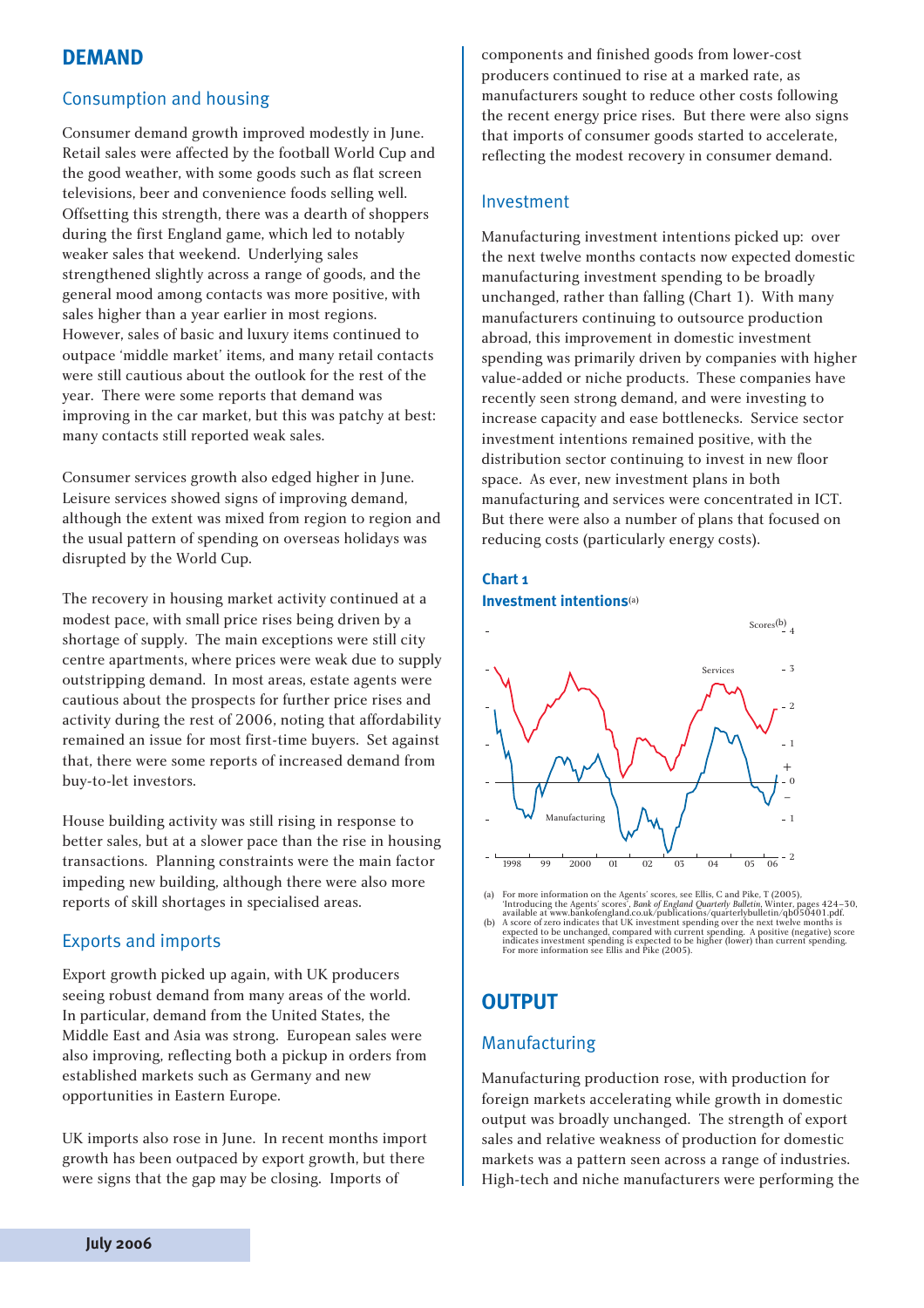strongest, but there were also tentative reports that some firms producing more 'commoditised' products had seen the decline in their sales slow.

## Construction

Construction output growth was robust and steady. Government-sponsored work was an important component of demand, but private sector projects were also significant, including retail investment, new office space, and increased house building activity. Contacts' views about the outlook for activity over the rest of 2006 were somewhat mixed: while many reported good order books, some others noted declining enquiries for industrial and commercial projects.

#### Services

The strong growth in professional and financial services activity was sustained in June. The recent high volumes of regulation and tax-related accountancy work, mergers and acquisitions, and consultancy (notably IT) activity were maintained, and contacts were still having difficulty keeping up with the pace of demand. Demand for other business services also rose, but at a less pronounced pace. The advertising market was seeing weaker growth, but logistics and warehousing activity picked up. Growth in consumer services activity also edged higher, with some leisure attractions reporting stronger demand.

# **EMPLOYMENT**

Contacts' employment intentions over the next six months were slightly stronger in June. Consumer services companies expected a small increase in headcount; the expected rate of job losses in manufacturing slowed; and business services firms raised their employment plans again. But despite this increased demand for labour, most companies were able to fill vacancies with little difficulty (Chart 2). The main





exceptions were when contacts were recruiting for particular skilled roles. These shortages were especially prevalent in the professional and financial services sector, although there were also some reports of specialised skill shortages in other sectors, such as construction.

# **CAPACITY UTILISATION**

Capacity utilisation rose somewhat, both in manufacturing (reflecting increased demand) and in the services sector. Capacity pressures were most pronounced for professional and financial services, reflecting a lack of skilled staff. Outside of professional services, other sectors saw signs of rising utilisation, but generally capacity pressures were still relatively subdued.

# **COSTS AND PRICES**

#### Pay

There was no evidence of widespread pay pressure. A very high proportion of settlements in both manufacturing and services were around 2% to 3%, broadly unchanged from a year earlier. There were some instances of larger increases, for example higher pay awards or wage drift in sectors experiencing skill shortages, but these were relatively few and far between. Pension costs continued to be a more pressing concern for contacts with a defined-benefit scheme, with many also noting the significant amount of management time taken up with addressing pension fund shortfalls.

During May and June, the Agents carried out a survey of their contacts regarding their pension funds. The survey covered around 210 companies with a total turnover of over £270 billion, and included a number of companies who were known to have pension fund deficits. The majority of contacts reported pension deficits of less than 10% of annual turnover, although a significant number faced higher funding shortfalls.

In response to the deficits, companies had made several changes over the past year. The main changes had been to the structure of their pension schemes, and associated funding decisions; there had also been an impact on pensionable wage increases. A number of respondents also noted that deficits had affected mergers and acquisitions activity, in terms of buying and selling companies. Only a small minority of companies had changed employment, selling prices or capital expenditure as a result of pension deficits (Chart 3), although the impact on investment spending had been more pronounced for smaller companies.

Over the next twelve months, companies expected further changes to the structure and funding of their